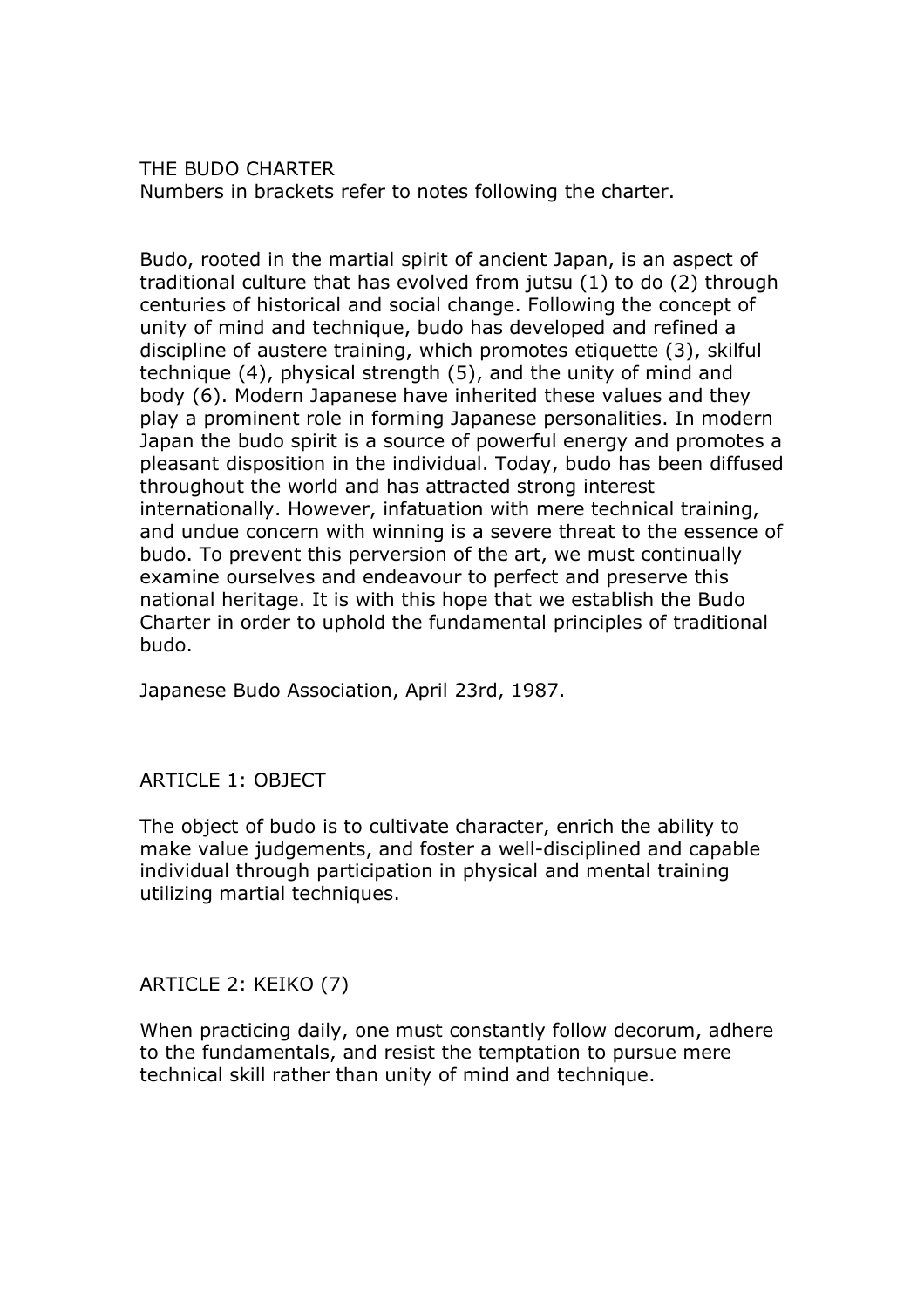# ARTICLE 3: SHIAI (Competition)

In a match and the performance of kata (8), one must manifest budo spirit, exert oneself to the utmost, win with modesty, accept defeat gracefully, and constantly exhibit temperate attitudes.

### ARTICLE 4: DOJO

The dojo is a sacred place for training one's mind and body. Here, one must maintain discipline, proper etiquette, and formality. The training area must be a quiet, clean, safe and solemn environment.

# ARTICLE 5: TEACHING

When teaching trainees, in order to be an effective teacher, the budo master should always strive to cultivate his/her character, and further their own skill and discipline of mind and body. They should not be swayed by winning or losing, or display arrogance about his or her superior skill, but rather should retain the attitudes suitable for a role model.

# ARTICLE 6: PROMOTION

When promoting budo, one should follow traditional values, seek substantial training, contribute to research, and do one's utmost to perfect and preserve this traditional art with an understanding of international points of view.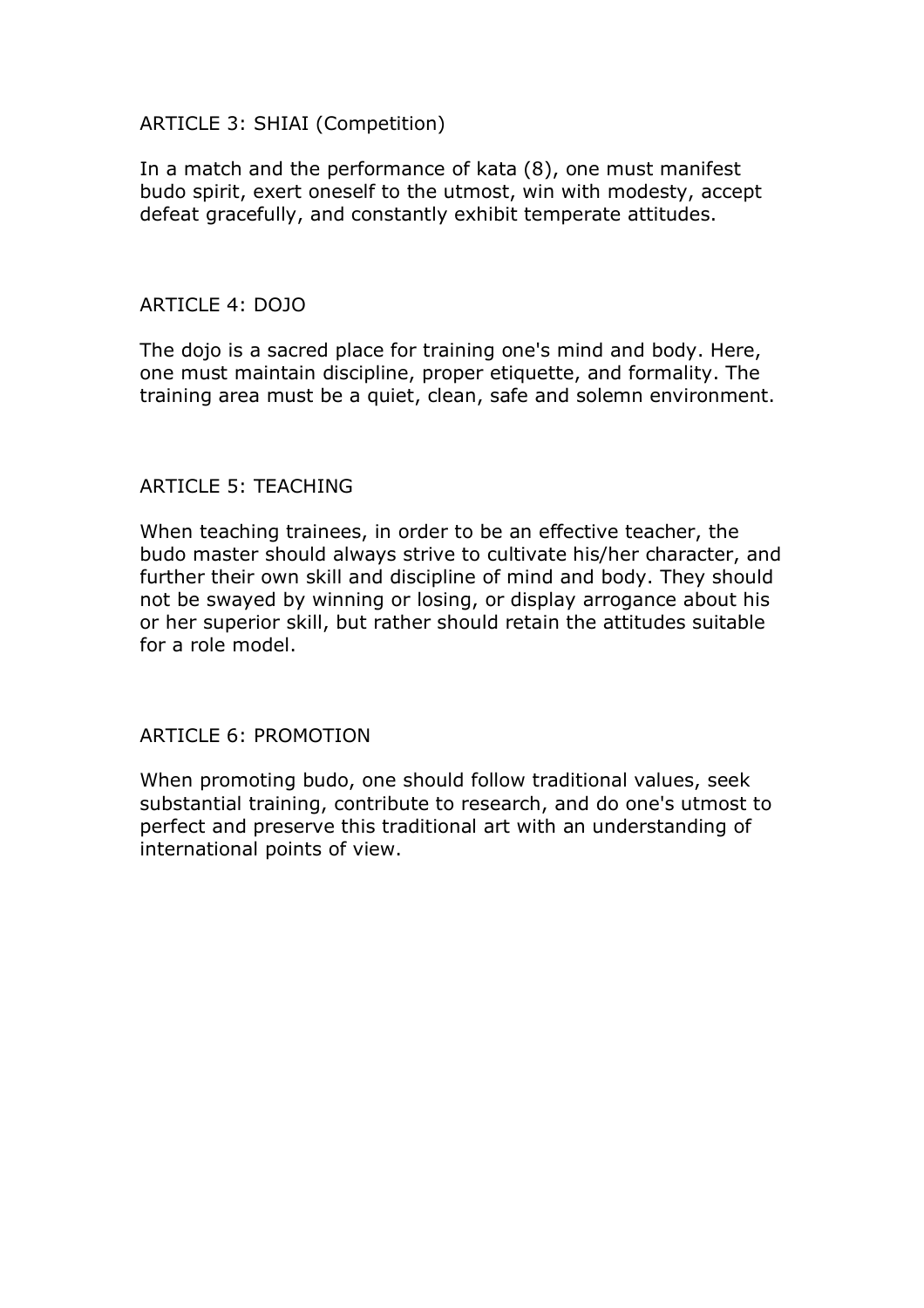# NOTES

1 The Chinese character 術, which is read jutsu, is composed of gyo  $\hat{\tau}$ , which means road or way, and shutsu  $\hat{\tau}$ , which means 'stick to the stem'. Jutsu is the indication of the road that people stick to for a long time. As a result, jutsu means the method or way that people have stuck to since ancient times, namely, the traditional way. Jutsu has the following meanings:

1) Art, skill.

- 2) Traditional discipline.
- 3) Teaching or instructing as one was taught

2 The Chinese character 道, which is read michi or do is composed of shinnyu  $\&\,$ , which means foot movement, and shu 首, which means head. The head faces toward the direction that one intends to go. It should be the road or way that one can go through. From Chinese character, do means the way of thinking, the discipline, and the method that one must follow.

3 The Chinese character 修, which is read osamu, is composed of san  $\leq$ , which means decoration, and ju  $\&$ , which means take out dust. It means to sweep away all the imbalance and smooth out; soften down (round off) awkward angularities (stiffness, harshness) and to make a gentle (meek, mild, honest) person.

4 The Chinese character 磨, which is read migaku, is composed of ishi  $\overline{a}$ , which means stone, and hi 麻, which means polish. Migaku means to polish the stone over and over again. In other words it means that one should strive to develop one's skills.

5 The Chinese character 鍛, which is read kitaeru, is composed of kin 金, which means metal and tan 段, which means: "strike with a hammer".